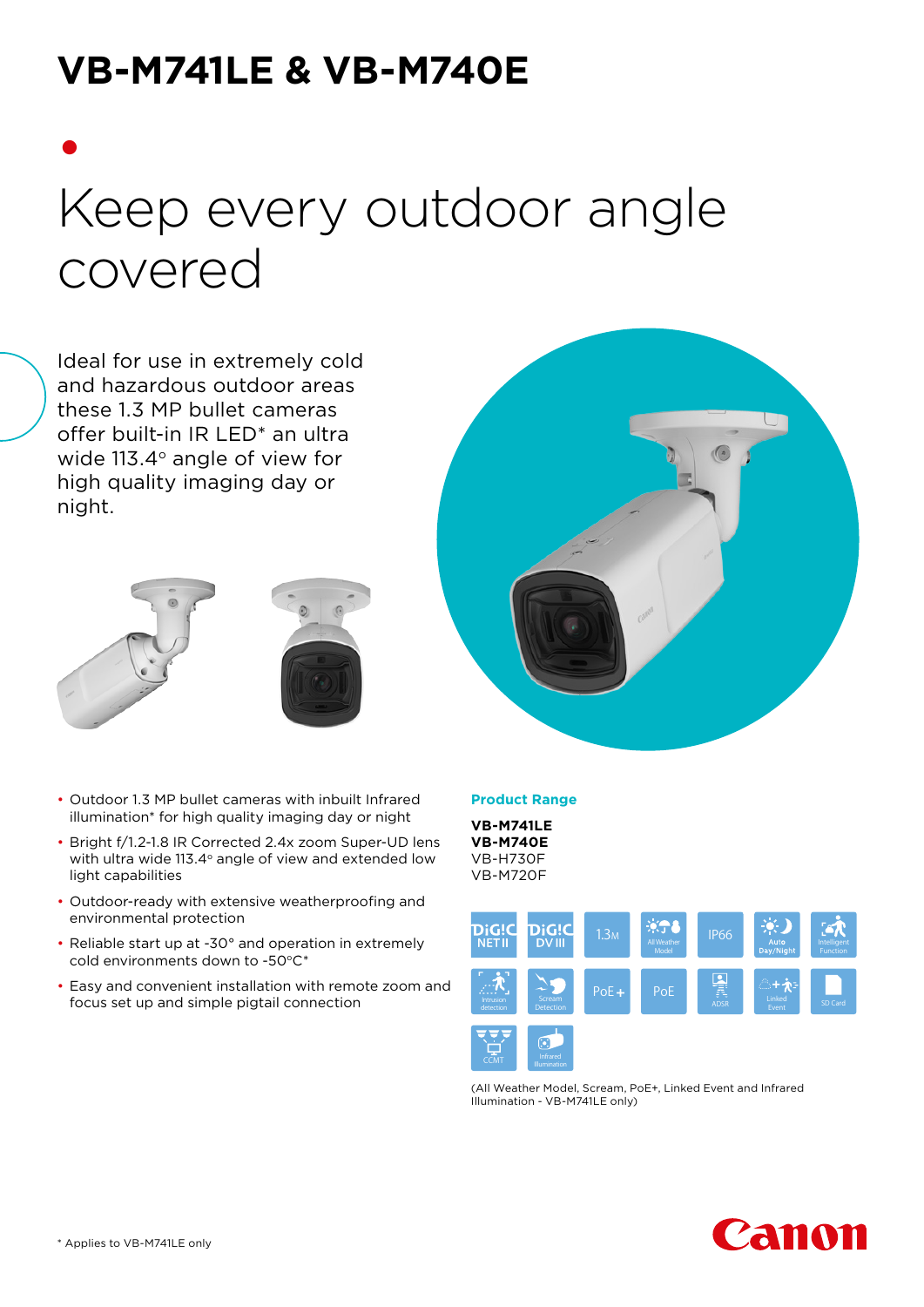## • Technical Specifications

|                                                   | <b>VB-M741LE</b>                                                                                                 | <b>VB-M740E</b>                                                                                                                                   |  |
|---------------------------------------------------|------------------------------------------------------------------------------------------------------------------|---------------------------------------------------------------------------------------------------------------------------------------------------|--|
| <b>CAMERA</b>                                     |                                                                                                                  |                                                                                                                                                   |  |
| <b>Image Sensor</b>                               | 1/3 type CMOS (primary color filter)                                                                             |                                                                                                                                                   |  |
| Number of<br><b>Effective Pixels</b>              | Approx. 1.3 million pixels                                                                                       |                                                                                                                                                   |  |
| <b>Scanning Method</b>                            | Progressive                                                                                                      |                                                                                                                                                   |  |
| Lens                                              |                                                                                                                  | 2.4 optical zoom (4x digital zoom) lens (electric drive)                                                                                          |  |
| <b>Focal Length</b>                               | $2.55$ (W) - 6.12 mm (T)                                                                                         |                                                                                                                                                   |  |
| F-number                                          |                                                                                                                  | $F1.2$ (W) - $F1.8$ (T)                                                                                                                           |  |
| <b>Viewing Angle</b>                              | For 16:9 aspect ratios<br>Horizontal: 113.4° (W) - 46.5° (T)                                                     |                                                                                                                                                   |  |
|                                                   | Vertical: 61.4° (W) - 26.2° (T)                                                                                  |                                                                                                                                                   |  |
|                                                   | For 4:3 aspect ratios                                                                                            |                                                                                                                                                   |  |
|                                                   | Horizontal: 113.4° (W) - 46.5° (T)<br>Vertical: 83.0° (W) - 34.9° (T)                                            |                                                                                                                                                   |  |
| Day/Night Switch                                  | Auto / Manual                                                                                                    |                                                                                                                                                   |  |
| Min. Subject<br>Illumination                      | (F1.2, shutter speed 1/30 sec., when smart shade control is off, 50IRE)<br>Day Mode (colour) : 0.02 lux          |                                                                                                                                                   |  |
|                                                   | Night Mode (mono): 0 lux (with IR lamp on)                                                                       |                                                                                                                                                   |  |
| <b>Focus</b>                                      | 0.001 lux (with IR lamp off)<br>Auto / One-shot AF / Manual / Fixed at infinity                                  |                                                                                                                                                   |  |
| <b>Shooting Distance</b>                          | Day Mode: 0.3 m (12 in.) - infinity                                                                              |                                                                                                                                                   |  |
| (from front of lens)                              | Night Mode: 0.3 m (12 in.) - infinity                                                                            |                                                                                                                                                   |  |
| <b>Shutter Speed</b>                              | 1, 1/2, 1/4, 1/8, 1/15, 1/30, 1/60, 1/100, 1/120, 1/250, 1/500, 1/1000, 1/2000,                                  |                                                                                                                                                   |  |
| <b>Exposure</b>                                   | 1/4000, 1/8000, 1/10000, 1/16000 sec.<br>Auto / Auto (Flickerless) / Auto (Shutter-priority AE) / Manual         |                                                                                                                                                   |  |
|                                                   | (Shutter Speed, Aperture, Gain)                                                                                  |                                                                                                                                                   |  |
| <b>White Balance</b>                              |                                                                                                                  | Auto / Light Source / Manual<br>Light Source: Daylight Fluorescent / White Fluorescent / Warm Fluorescent                                         |  |
|                                                   |                                                                                                                  | / Mercury Lamp / Sodium Lamp / Halogen Lamp                                                                                                       |  |
|                                                   |                                                                                                                  | Manual: One-shot WB / R Gain / B Gain                                                                                                             |  |
| <b>Metering Mode</b><br><b>Exposure</b>           |                                                                                                                  | Center-Weighted / Average / Spot<br>9 levels                                                                                                      |  |
| Compensation                                      |                                                                                                                  |                                                                                                                                                   |  |
| <b>Smart Shade</b>                                |                                                                                                                  | Auto / Manual / Disable                                                                                                                           |  |
| Control                                           |                                                                                                                  | Auto: 3 levels<br>Manual: 7 levels                                                                                                                |  |
|                                                   | - Brightens shaded areas of a video                                                                              |                                                                                                                                                   |  |
| Haze<br>Compensation                              |                                                                                                                  | Auto / Manual / Disable<br>Auto: 3 levels                                                                                                         |  |
|                                                   |                                                                                                                  | Manual: 7 levels                                                                                                                                  |  |
| <b>AGC Limit</b>                                  |                                                                                                                  | 6 levels                                                                                                                                          |  |
| <b>Image Stabilizer</b><br><b>IR Illumination</b> |                                                                                                                  | 2 levels (digital)                                                                                                                                |  |
| Range                                             | 30 m (98.4 ft.) (When using<br>24 V AC, PoE+)                                                                    |                                                                                                                                                   |  |
| Pan Angle Range                                   |                                                                                                                  | 344° (±172°)                                                                                                                                      |  |
| <b>Tilt Angle Range</b>                           |                                                                                                                  | $93^{\circ}$ (-3° - +90°)                                                                                                                         |  |
|                                                   | - Camera is at 0° when attached to the ceiling and facing strait down, and<br>90° when at a horizontal position. |                                                                                                                                                   |  |
| <b>Rotation Angle</b>                             | 344° (±172°)                                                                                                     |                                                                                                                                                   |  |
| Range                                             |                                                                                                                  |                                                                                                                                                   |  |
| <b>SERVER</b>                                     |                                                                                                                  |                                                                                                                                                   |  |
| Video                                             |                                                                                                                  | JPEG, H.264                                                                                                                                       |  |
| Compression<br>Method                             |                                                                                                                  |                                                                                                                                                   |  |
| Video Size                                        | JPEG, H.264: 1280 x 720, 640 x 360, 320 x 180                                                                    |                                                                                                                                                   |  |
|                                                   |                                                                                                                  | 1280 x 960, 640 x 480, 320 x 240                                                                                                                  |  |
| <b>Video Quality</b><br><b>Frame Rate</b>         | JPEG, H.264: 10 levels<br>JPEG: 0.1 - 30 fps                                                                     |                                                                                                                                                   |  |
|                                                   | H.264: 1/2/3/5/6/10/15/30 fps                                                                                    |                                                                                                                                                   |  |
|                                                   |                                                                                                                  | – Values represent streaming performance from the camera.                                                                                         |  |
|                                                   |                                                                                                                  | – The frame rate may be reduced due to Viewer computer's specs, the<br>number of clients accessing at the same time, network loads, video quality |  |
|                                                   |                                                                                                                  | setting, type or movement of the subject or other reasons.                                                                                        |  |
|                                                   |                                                                                                                  | Maximum frame rate when used in the following combinations:                                                                                       |  |
|                                                   | When streaming H.264(1) (1280 x 720) and H.264(2) (1280 x 720)<br>simultaneously: 15 fps                         |                                                                                                                                                   |  |
|                                                   |                                                                                                                  | When streaming H.264(1) (1280 x 960) and H.264(2) (1280 x 960)                                                                                    |  |
| <b>I-Frame Interval</b>                           |                                                                                                                  | simultaneously: 15 fps<br>0.5/1/1.5/2/3/4/5 sec.                                                                                                  |  |
| <b>Simultaneous</b>                               |                                                                                                                  | Max. 30 Clients + 1 Admin Client                                                                                                                  |  |
| <b>Client Access</b>                              |                                                                                                                  | - H.264: Max. 10 Clients                                                                                                                          |  |
| <b>Bit Rate Control</b>                           |                                                                                                                  | Target Bit Rate: 64 / 128 / 256 / 384 / 512 / 768 / 1024 / 2048 / 3072 /<br>4096 / 6144 / 8192 / 10240/ 12288 / 14336 / 16384 kbps                |  |
| ADSR: Area-                                       |                                                                                                                  | Number of Specified Areas: Max. 8 areas                                                                                                           |  |
| specific Data Size<br>Reduction                   |                                                                                                                  |                                                                                                                                                   |  |
| <b>Security</b>                                   |                                                                                                                  | Camera Control: Administrator, Authorized user, Guest user (level of control                                                                      |  |
|                                                   |                                                                                                                  | varies depending on user)                                                                                                                         |  |
|                                                   | Access Control: User authority (user name and password), Host Access<br>Restrictions (IPv4, IPv6)                |                                                                                                                                                   |  |
|                                                   |                                                                                                                  | IEEE802.1X: EAP-MD5, EAP-TLS, EAP-TTLS, EAP-PEAP<br>Encrypted Communications: SSL/TLS, IPsec                                                      |  |
| Protocol                                          |                                                                                                                  | IPv4: TCP/IP, UDP, HTTP, FTP, SNMP (MIB2), SMTP (Client), DHCP (Client),                                                                          |  |
|                                                   |                                                                                                                  | DNS (Client), mDNS, ARP, ICMP, POP3 (Client), NTP (Client), SMTP<br>authentication (POP before SMTP, SMTP-AUTH), AutoIP, RTP/RTCP,                |  |
|                                                   |                                                                                                                  | RTSP, SSL/TLS, IPsec, WV-HTTP (Canon proprietary), ONVIF                                                                                          |  |
|                                                   |                                                                                                                  | (Profile S, Profile G)                                                                                                                            |  |
|                                                   |                                                                                                                  | IPv6: TCP/IP, UDP, HTTP, FTP, SMTP (Client), DHCPv6 (Client), DNS (Client),                                                                       |  |
|                                                   |                                                                                                                  | mDNS, ICMPv6, POP3 (Client), NTP (Client), SMTP authentication<br>(POP before SMTP, SMTP-AUTH), RTP/RTCP, RTSP, SSL/TLS, IPsec,                   |  |
|                                                   |                                                                                                                  | WV-HTTP (Canon proprietary), ONVIF (Profile S, Profile G)                                                                                         |  |

Canon Inc. canon.com Canon Europe canon-europe.com English edition **©** Canon Europa N.V.,2015

# **VB-M741LE & VB-M740E**

|                                                                                                 | <b>VB-M741LE</b>                                                                                                                                                                                                                                   | <b>VB-M740E</b>                                                                                                |
|-------------------------------------------------------------------------------------------------|----------------------------------------------------------------------------------------------------------------------------------------------------------------------------------------------------------------------------------------------------|----------------------------------------------------------------------------------------------------------------|
| Audio<br>Compression<br>Method                                                                  | G.711 µ-law (64 kbps)                                                                                                                                                                                                                              |                                                                                                                |
| Audio<br>Communication<br>Method                                                                | Full-duplex (two-way) - Echo<br>cancellation function compliant<br>RTP, Sound Transfer Protocol by<br>Canon                                                                                                                                        |                                                                                                                |
| Audio File<br>Playback                                                                          | Available (audio files can be played<br>back when an event is triggered by<br>the intelligent function or external<br>device input.)                                                                                                               |                                                                                                                |
|                                                                                                 | - A third-party amplifier speaker is<br>necessary                                                                                                                                                                                                  |                                                                                                                |
| Privacy Mask                                                                                    | Number of registration: Max. 8<br>places, Number of mask colors: 1<br>(select from 9 colors)                                                                                                                                                       |                                                                                                                |
| Preset                                                                                          | Number of registers: Max. 20 positions (+Home Position)<br>Items to Reg.: Digital Pan/Digital Tilt/Digital Zoom, Exposure, Smart Shade<br>Control, Focus, White Balance, Video Quality Adjustment, Day/Night, Haze<br>Compensation                 |                                                                                                                |
| Intelligent<br><b>Function (Video)</b>                                                          | Number of Preset Tour Route: Max. 1<br>Detection Types: Moving Object Detection, Abandoned Object Detection,<br>Removed Object Detection, Camera Tampering Detection, Passing<br>Detection, and Intrusion Detection<br>Detection Settings: Max. 15 |                                                                                                                |
| Intelligent                                                                                     | Volume Detection, Scream                                                                                                                                                                                                                           |                                                                                                                |
| <b>Function (Audio)</b><br><b>Event Trigger Type</b>                                            | Detection<br>External Device Input, Intelligent<br>Function (Video), Intelligent<br>Function (Audio), Timer, Day/Night<br>Switch<br>Number of Linked Events: 2<br>Linked Event Conditions: AND, OR<br>(whether or not there is a sequence          | Intelligent Function (Video), Timer,<br>Day/Night Switch                                                       |
| Image Upload                                                                                    | to events)                                                                                                                                                                                                                                         | FTP/HTTP/SMTP (e-mail)                                                                                         |
| <b>Event Notification</b>                                                                       |                                                                                                                                                                                                                                                    | HTTP/SMTP (e-mail)                                                                                             |
| <b>Image Cropping</b><br><b>Function</b>                                                        | Digital PTZ<br>640 x 360 / 512 x 288 / 384 x 216 / 256 x 144 / 128 x 72<br>Cropping sizes:<br>640 x 480 / 512 x 384 / 384 x 288 / 256 x 192 / 128 x 96                                                                                             |                                                                                                                |
| <b>On-Screen Display</b>                                                                        | Available                                                                                                                                                                                                                                          |                                                                                                                |
| <b>Daylight Saving</b><br>Time                                                                  | Available                                                                                                                                                                                                                                          |                                                                                                                |
| <b>APPLICATION</b>                                                                              |                                                                                                                                                                                                                                                    |                                                                                                                |
| Viewer                                                                                          | Camera-side: Admin Viewer<br><b>VB Viewer</b><br>Client-side: RM-Lite Viewer                                                                                                                                                                       |                                                                                                                |
| <b>Admin Tools</b>                                                                              | Privacy Mask Setting Tool<br>Intelligent Function Setting Tool<br>Log Viewer<br>Recorded Video Utility                                                                                                                                             |                                                                                                                |
| <b>Included Software</b>                                                                        | Camera Management Tool<br>Camera Angle Setting Tool<br>RM-Lite                                                                                                                                                                                     |                                                                                                                |
| Language                                                                                        |                                                                                                                                                                                                                                                    | Proxy Authentication Admin Tools/Admin Viewer<br>German/English/Spanish/French/Italian/Russian/Turkish/Chinese |
| Operating<br><b>Environment</b><br>(PC specifications<br>and OS (does not<br>apply to RM-Lite)) | (Simplified)/Japanese<br>OS:<br>Windows Vista Ultimate / Business / Enterprise /<br>Home Premium SP2 32 / 64-bit<br><b>Operating System Language:</b>                                                                                              |                                                                                                                |
|                                                                                                 | German / English / Spanish / French / Italian / Russian / Turkish / Chinese<br>(Simplified) / Japanese<br>- Language switching environment using language-packs is not supported                                                                   |                                                                                                                |
|                                                                                                 | <b>Compatible Browser:</b><br>Internet Explorer 8/9 32-bit                                                                                                                                                                                         |                                                                                                                |
|                                                                                                 | Internet Explorer 10/11<br>- Must be configured to allow use of JavaScript, XAML browser<br>applications, and IFRAME (html tag).<br>- For VB Viewer only, cookies must be enabled                                                                  |                                                                                                                |
|                                                                                                 | <b>Software (Runtime Libraries):</b><br>.NET Framework 3.5 SP1 (When using Internet Explorer 8/9)<br>- Must be installed on Windows Vista and Windows Server 2008 systems                                                                          |                                                                                                                |
|                                                                                                 | .NET Framework 4.5 (When using Internet Explorer 10/11)<br>- Must be installed on Windows 7 and Windows Server 2008 R2 systems                                                                                                                     |                                                                                                                |
|                                                                                                 | CPU (Recommended):<br>Intel Core i7-2600 or higher                                                                                                                                                                                                 |                                                                                                                |
|                                                                                                 | <b>Graphics Board (Recommended):</b><br>Not specified                                                                                                                                                                                              |                                                                                                                |
|                                                                                                 |                                                                                                                                                                                                                                                    | <b>Memory (Recommended):</b><br>2 GB or higher                                                                 |
|                                                                                                 | <b>Viewer Display (Recommended):</b><br>1920 x 1080 or higher                                                                                                                                                                                      |                                                                                                                |
| <b>INTERFACE</b>                                                                                |                                                                                                                                                                                                                                                    |                                                                                                                |
| <b>Network Terminal</b><br>Audio Input<br><b>Terminal</b><br>(common for LINE<br>IN & MIC IN)   | ф3.5 mm (ф0.14 in.) mini-jack<br>connector (monaural)<br>LINE IN (connect to an amplifier<br>microphone) or MIC IN (connect to<br>a microphone w/o amplifier)<br>- Switch LINE IN/MIC IN in the<br>setting page.                                   | LAN x 1 (RJ45, 100Base-TX (auto/full-duplex/half-duplex))                                                      |